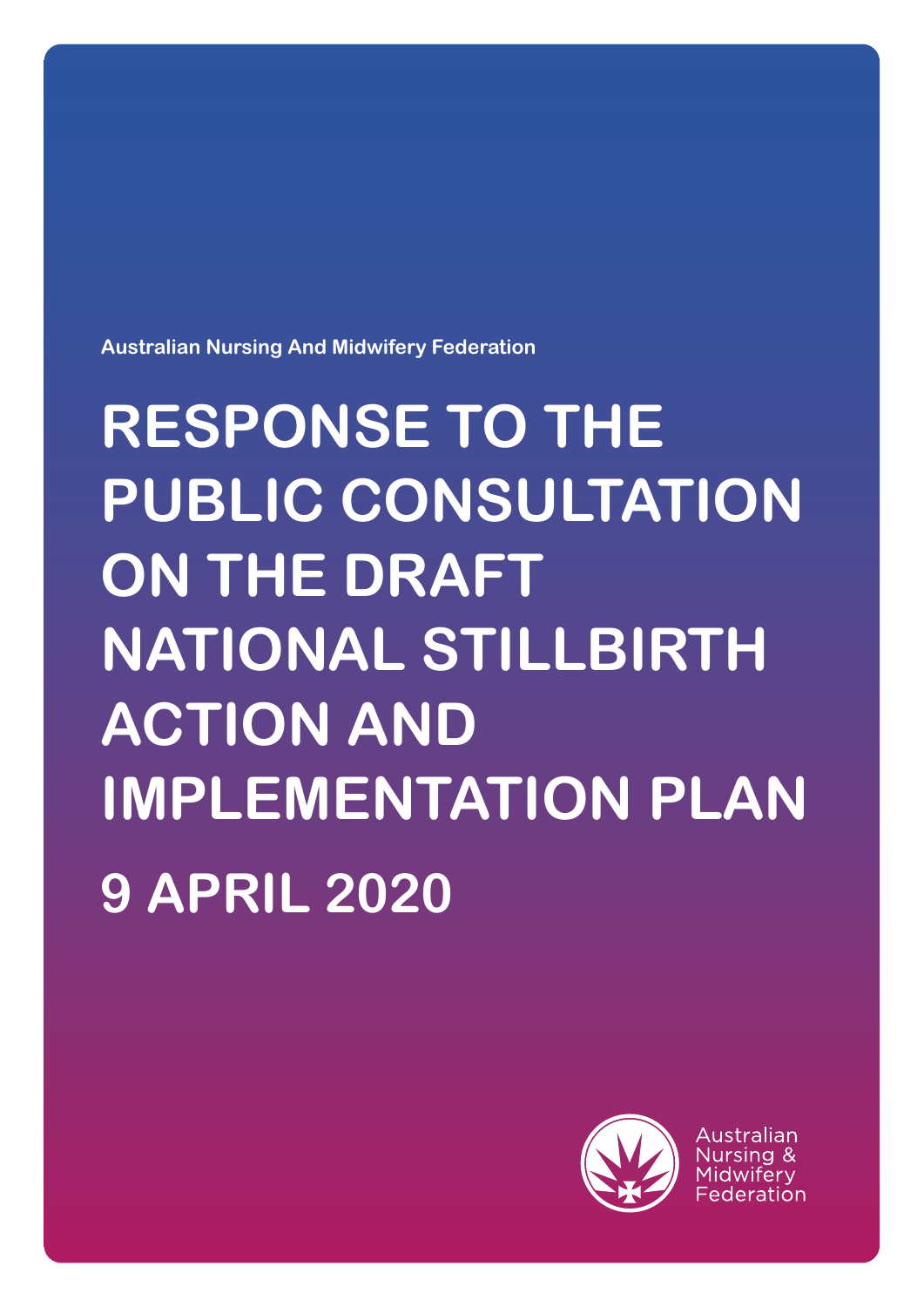

Australian Nursing and Midwifery Federation / **draft National Stillbirth Action and Implementation Plan**

**Annie Butler Federal Secretary**

**Lori-anne Sharp Assistant Federal Secretary**

**Australian Nursing and Midwifery Federation Level 1, 365 Queen Street, Melbourne VIC 3000 T: 03 9602 8500 F: 03 9602 8567 E: anmffederal@anmf.org.au W: www.anmf.org.au**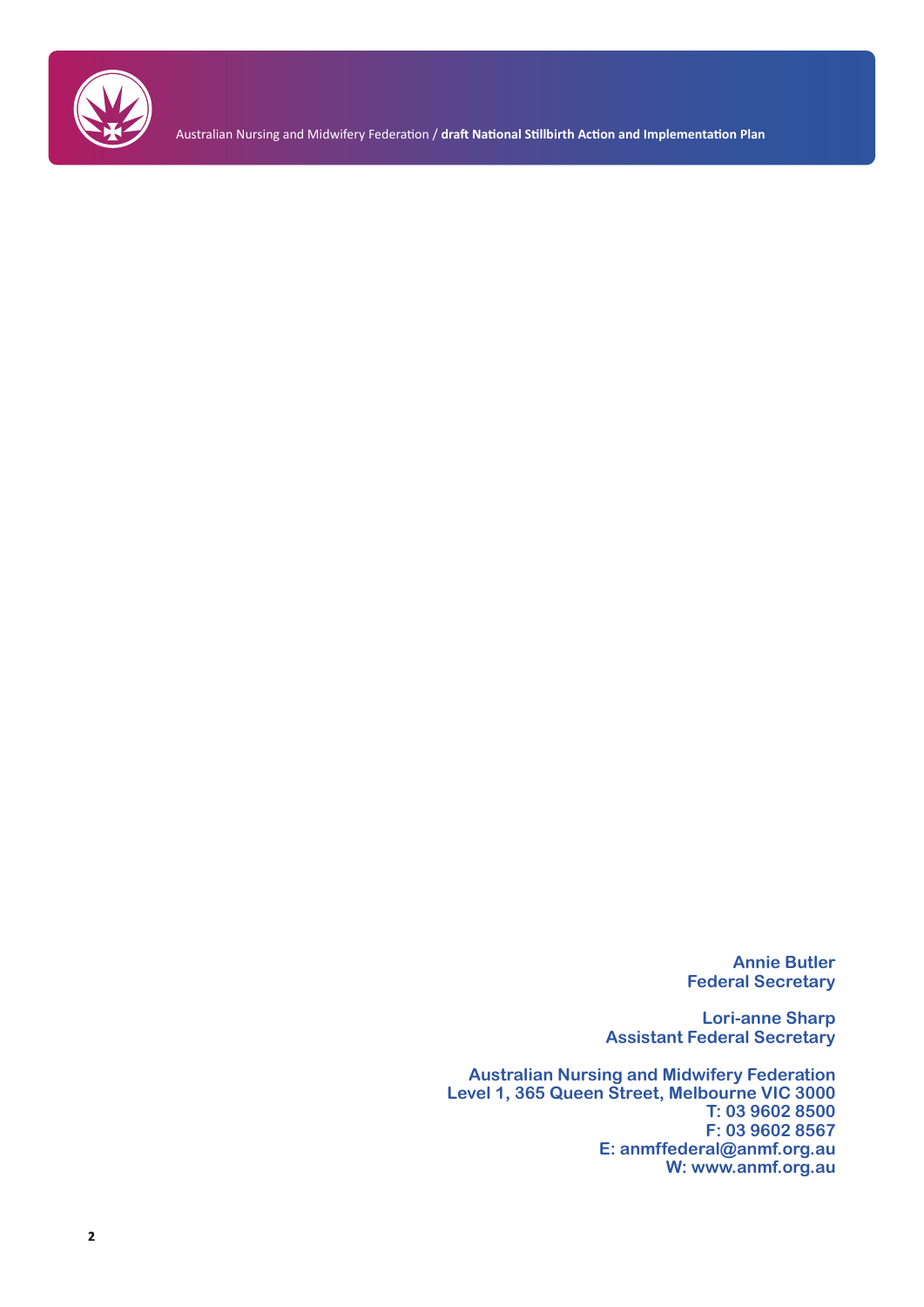

# **INTRODUCTION**

The Australian Nursing and Midwifery Federation (ANMF) is Australia's largest national union and professional nursing and midwifery organisation. In collaboration with the ANMF's eight state and territory branches, we represent the professional, industrial and political interests of more than 280,000 nurses, midwives and carers across the country.

Our members work in the public and private health, aged care and disability sectors across a wide variety of urban, rural and remote locations. We work with them to improve their ability to deliver safe and best practice care in each and every one of these settings, fulfil their professional goals and achieve a healthy work/life balance.

Our strong and growing membership and integrated role as both a professional and industrial organisation provide us with a complete understanding of all aspects of the nursing and midwifery professions and see us uniquely placed to defend and advance our professions.

Through our work with members we aim to strengthen the contribution of nursing and midwifery to improving Australia's health and aged care systems, and the health of our national and global communities.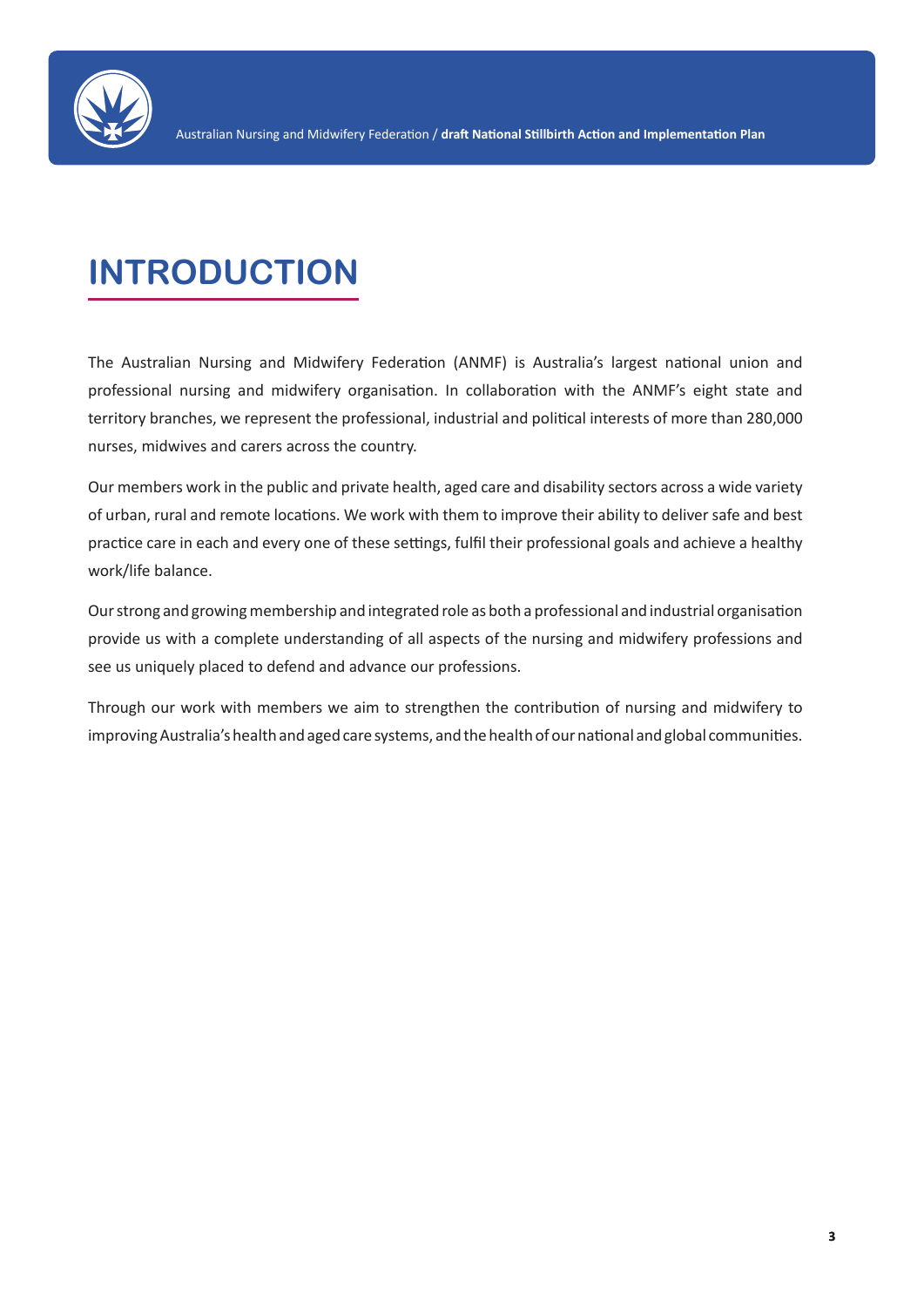

# **Response to Survey Questions**

#### *1. What is your name?*

Australian Nusing and Midwifery Federation

*2. What is your email address?*

anmffederal@anmf.org.au

*3. Please tell us whether you are providing a submission as an individual, health professional or on behalf of an organisation.*

Organisation

*4. If you are a health professional, what best describes your professional role?*

Nurses and midwives

*5. If you are an organisation, what catefoery best describes the role of your organisation?*

Other - national union and professional and industrial organisation for nurses and midwives

*6. In which State or Territory do you live or does your organisation operate?*

National

*7. The Department of Health would like your permission to publish your consultation response. Please indicate your publishing response.*

Yes - Publish response (your email address will not be published but all other answers, including your name, will be published).

*8. Is the language used in the Plan appropriate and easily understood?* Yes

*9. Is the vision appropriate for the plan?* Yes

*10. Is the overarching goal appropriate for the Plan?* Yes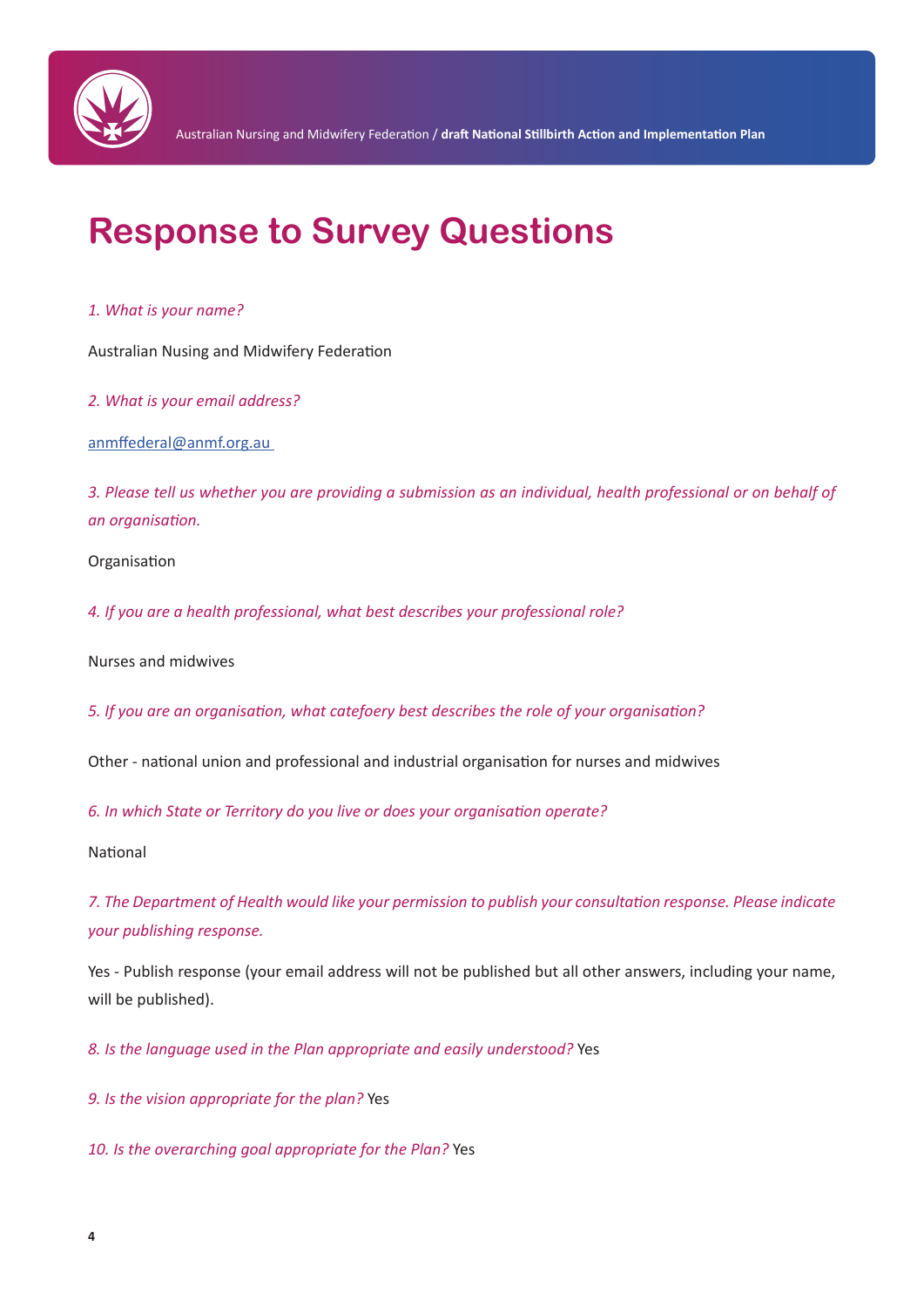

# *11. Please provide further comment/feedback on the Plan's language, vision, overarching goal; and priority areas? Include identified gaps and any significant strengths and weakness? (max 200)*

The ANMF commends the development of a document that aims to bring together multiple sectors, delivering a comprehensive Plan to address stillbirth and bereavement care in Australia.

The language, vision, overarching goal and priority areas are clear and propose a broad, yet targeted approach to addressing key stillbirth prevention and bereavement care issues.

Reference to key documents informing Australian maternity services strengthens the Plan. The values of safety, respect, choice and access identified in *Woman-centred care: strategic directions for Australian maternity services* should be evident in every strategy throughout the Plan.

Embedding stillbirth prevention strategies into a woman-centred care model values and recognises women as consumers of care with their own needs, where the focus of strategies could easily shift disproportionately towards survival of the unborn child alone. However, alongside prioritising woman-centred care, it is important to consider the needs of other family members, such as fathers, partners, other children, grandparents and relatives also in need of care and support during and following an experience of stillbirth.

Monitoring and reporting are essential components of any continuous quality improvement model. The proposal to develop a framework once the Plan is finalised is supported and considered to be fundamental for implementation.

- Pollock D, Pearson E, Cooper M, Ziaian T, Foord C, Warland J. Voices of the unheard: A qualitative survey exploring bereaved parents experiences of stillbirth stigma. Women Birth. 2020; 33(2):165-74. doi. org/10.1016/j.wombi.2019.03.002
- Pollock D, Ziaian T, Pearson E, Cooper M, Warland J. Understanding stillbirth stigma: A scoping literature review. Women Birth. 2019. Available online: doi.org/10.1016/j.wombi.2019.05.004
- Obst KL, Due C. Australian men's experiences of support following pregnancy loss: A qualitative study. Midwifery. 2019; 70:1-6. doi.org/10.1016/j.midw.2018.11.013
- Lisy K, Peters MDJ, Riitano D, Jordan Z, Aromataris E. Provision of Meaningful Care at Diagnosis, Birth, and after Stillbirth: A Qualitative Synthesis of Parents' Experiences. *Birth: Iss Perinat C*. 2016;43(1):6-19. doi.org/10.1111/birt.12217
- Peters MDJ, Lisy K, Riitano D, Jordan Z, Aromataris E. Providing meaningful care for families experiencing stillbirth: a meta-synthesis of qualitative evidence. *J Perinatol.* 2016;36(1):3-9. doi.org/10.1038/j p.2015.97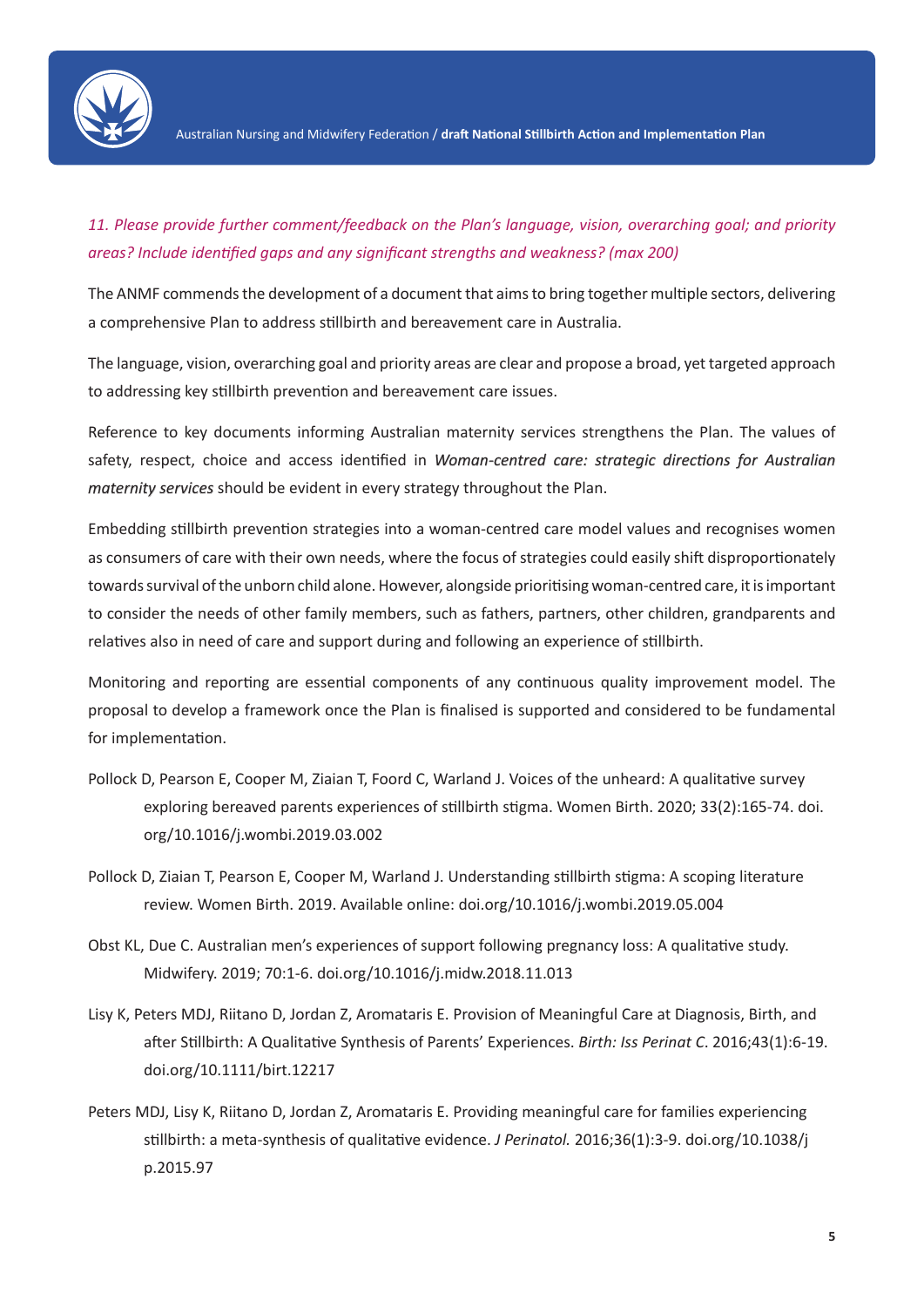

- Ellis A, Chebsey C, Storey C, et al. Systematic review to understand and improve care after stillbirth: a review of parents' and healthcare professionals' experiences. *BMC Pregnancy Childbirth*. 2016; 16(1):16. doi.org/10.1186/s12884-016-0806-2
- Burden C, Bradley S, Storey C, et al. From grief, guilt pain and stigma to hope and pride a systematic review and meta-analysis of mixed-method research of the psychosocial impact of stillbirth. BMC Pregnancy Childbirth. 2016; 16:9. doi.org/10.1186/s12884-016-0800-8
- Peters MDJ, Lisy K, Riitano D, Jordan Z, Aromataris E. Caring for families experiencing stillbirth: Evidencebased guidance for midwives and maternity care providers. *Women Birth.* 2015; 28(4):272-8. doi. org/10.1016/j.wombi.2015.07.003
- Kingdon C, O'Donnell E, Givens J, Turner M. The Role of Healthcare Professionals in Encouraging Parents to See and Hold Their Stillborn Baby: A Meta-Synthesis of Qualitative Studies. PLOS ONE. 2015;10(7): e0130059. doi.org/10.1371/journal.pone.0130059
- Peters MDJ, Riitano D, Lisy K, Jordan Z, Aromataris E. Providing care for families who have experienced stillbirth: a comprehensive systematic review. The Stillbirth Foundation Australia [Internet]. 2014. Available: http://stillbirthfoundation.org.au/caring-for-families-experiencing-stillbirth/
- Peters MDJ. Caring for families experiencing stillbirth Part 1 of 3: Diagnosis to birth. Adelaide: the Joanna Briggs Institute, University of Adelaide and the Stillbirth Foundation Australia, 2014.
- Peters MDJ. Caring for families experiencing stillbirth Part 2 of 3: The birth. Adelaide: the Joanna Briggs Institute, University of Adelaide and the Stillbirth Foundation Australia, 2014.
- Peters MDJ. Caring for families who have experienced stillbirth Part 3 of 3: Care following birth. Adelaide: the Joanna Briggs Institute, University of Adelaide and the Stillbirth Foundation Australia, 2014.

#### **Priority Area 1 – Ensuring high quality stillbirth prevention and care**

- *13. Are the action areas appropriate for PA 1?* Yes
- *14. Are the goals appropriate for PA 1?* Yes
- *15. Are the implementation tasks appropriate for PA 1?* No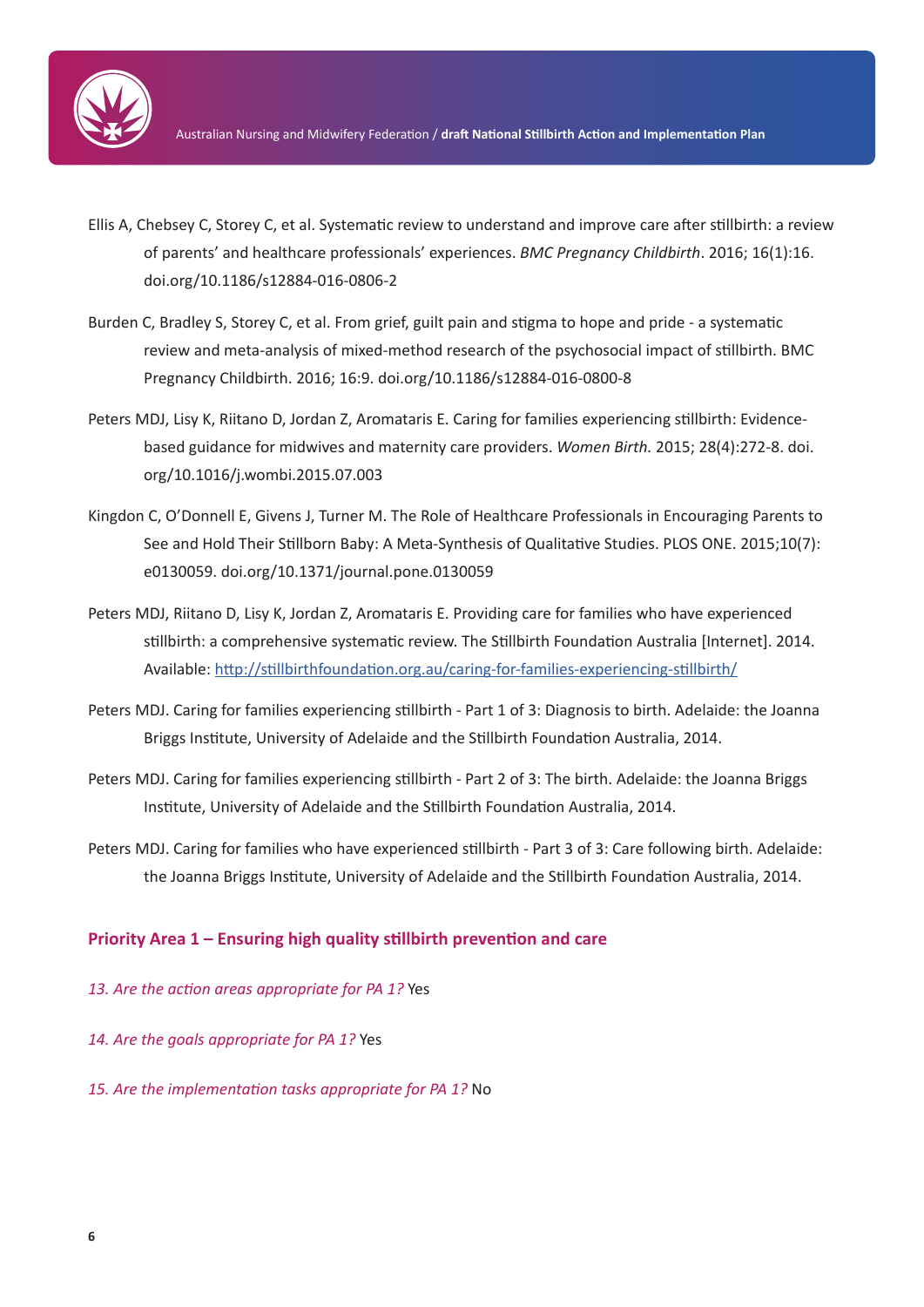

# *16. Please outline any changes you consider should be made to the existing action areas, goals or implementation tasks that would be relevant to PA 1. 200 words*

It is pleasing to see midwifery continuity of care, and continuity of care with the provider of the woman's choice, are recognised as strategies for implementing high quality stillbirth prevention and care. Individualised, holistic maternity care is fundamental to improving health outcomes for women and families across multiple health domains and must not be lost in the endeavour to achieve improved stillbirth rates. Increasing access to continuity of care models is not only going to require a shift in the way maternity services are provided in Australia, but also discussions around funding to ensure equitable access for all women to the continuity of carer of their choice, including midwifery continuity of care.

Domestic violence and drug and alcohol use in pregnancy on stillbirth is not identified in this priority area. Consideration should be given to including these vulnerable minorities who are at increased risk for adverse outcomes in pregnancy and birth, including stillbirth, despite them not being a key focus of the Safer Baby Bundle of care.

# *17. Please identify any additional action areas, goals or implementation tasks that would be relevant to PA 1. 200 words*

An array of organisations, existing strategies, guidelines and position statements are identified to address this priority area. Consistent and clear messages will be the key to the broader health community adopting and disseminating emerging evidence-based strategies to improve stillbirth rates and bereavement care. From a practitioner viewpoint, one guiding document or source of information aids access, interpretation and implementation of the recommended strategies. Ensuring consistency between guiding documents and a "one-stop-shop" for health practitioners and other health professionals to access the prevention and care strategies identified in action areas 1-5 will support this. Thus, an additional task should be considered to specifically identify how the new frameworks are going to be collated and disseminated.

#### Action area 2

An additional task to review and analyse existing services for Aboriginal and Torres Strait Islander communities should be included in action area 2. Some individual States and Territories have already implemented programs focused on improving pregnancy outcomes for Aboriginal and Torres Strait Islander communities. Integrating strategies to address stillbirth with existing services, is a better use of resources than designing and implementing standalone programs, as well as complements the two implementation tasks for action area 2.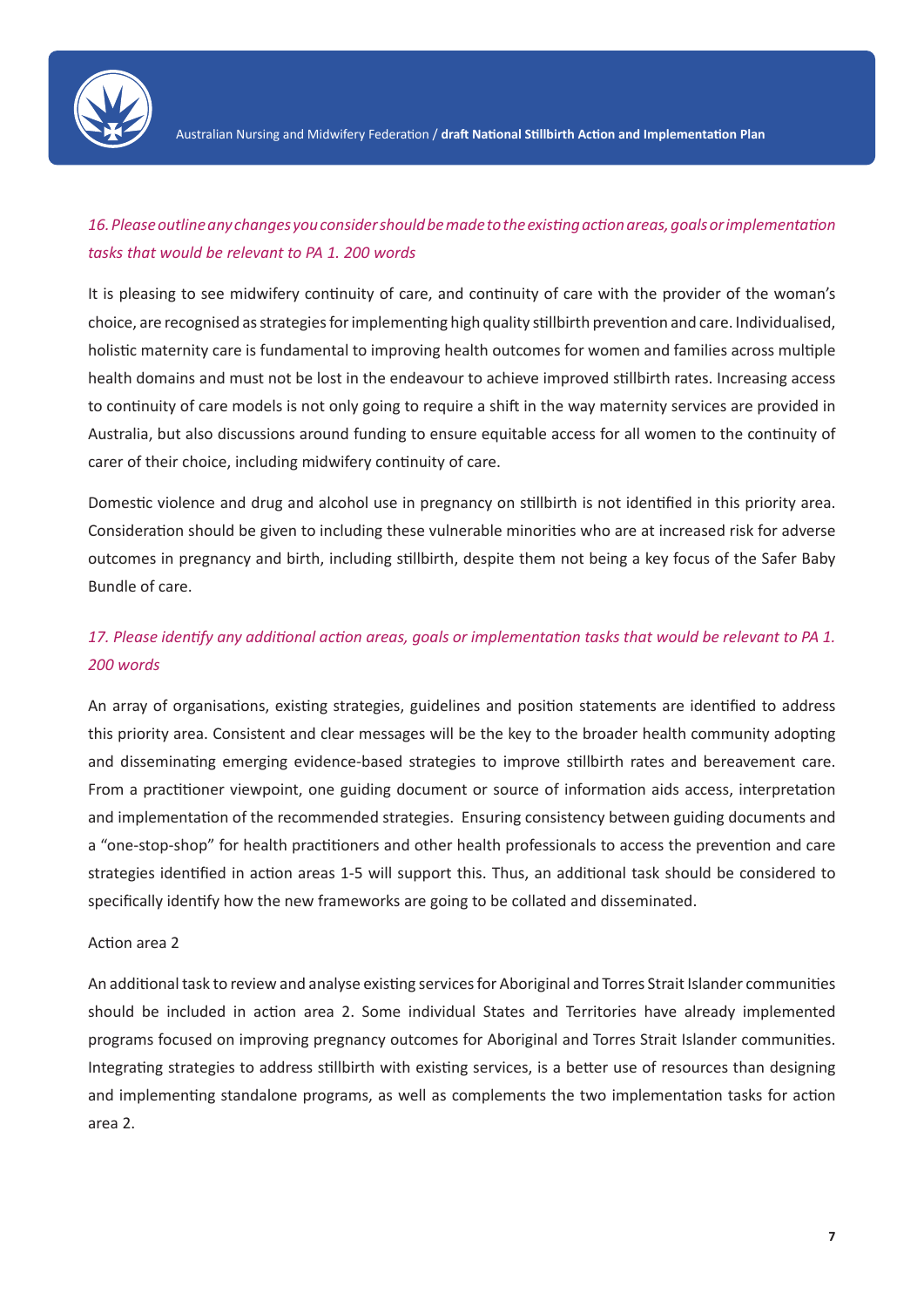

#### **Priority Area 2 – Raising awareness and strengthening education**

*18. Are the action areas appropriate for PA 2?* Yes

*19. Are the goals appropriate for PA 2?* Yes

*20. Are the implementation tasks appropriate for PA 2?* No

*21. Please outline any changes you consider should be made to the existing action areas, goals or implementation tasks that would be relevant to PA 2. 200 words*

#### Action area 6

Task one should be separated to two tasks each identifying the target audience. The first, to "develop, deliver and evaluate a community awareness package". This task is raising awareness of stillbirth in the broader community. The second, to "encourage public conversations about stillbirth as a public health issue". Implementation would be aimed at policy makers, primary health care stakeholders, and funding providers.

The final task should read "Develop National clinical care standards for stillbirth prevention and clinical and bereavement care in maternity services". A National standard will enable consistency in information provided to families, and aid accurate and reliable data collection.

#### Action area 7

Tasks three and four should more clearly define "all relevant health professionals" and extend the reach of stillbirth education packages to broader complementary fields of medicine.

Women, and their families, seek advice from a range of professionals not always included in mainstream maternity care frameworks, such as acupuncturists, naturopaths, doulas, and independent birth educators. To ensure a comprehensive awareness Plan, it is important these professionals are included in any stillbirth education programs enabling them to promote the same evidence-based information to their clients as other regulated health practitioners involved in maternity care.

# *22. Please identify any additional action areas, goals or implementation tasks that would be relevant to PA 2. 200 words*

An additional task should be added to action area 7 to "*develop National clinical care standards for bereavement care following stillbirth, beyond the immediate experience of stillbirth*". Additional standards targeting health practitioners, and other health professionals, who do not necessarily work across maternity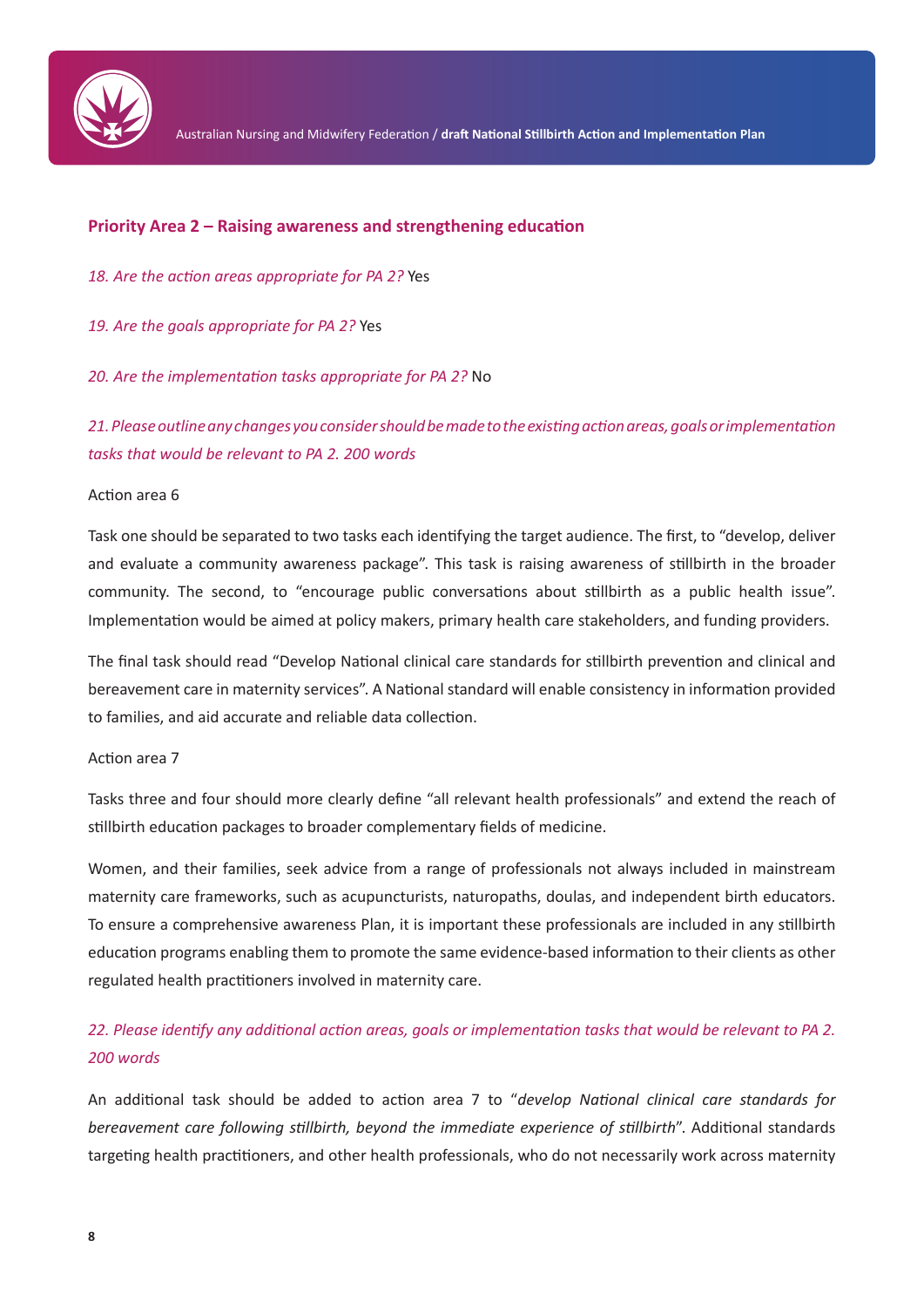

care services but provide supportive care that might be necessary many years later acknowledges the longlasting impact of stillbirth. For example, whilst midwives provide expert care during pregnancy, birth and immediate postnatal period, nurses can also provide care in relation to stillbirth to women and their families following the experience of stillbirth, in the year following, and for some, decades after. Therefore, standards for guiding care should be extended to acknowledge this, providing frameworks for evidence-based care, and support research into the long-term sequelae of this experience.

The third goal of action area 7 identifies that health professionals involved in the care of parents who experience stillbirth should have support. This is not reflected in the implementation tasks. Thus, a task should be added to identify the importance of debriefing guidelines, and access to clinical supervision and mental health services for all health professionals, especially midwives, who are involved in the care of families who experience stillbirth.

## **Priority Area 3 – Improving holistic bereavement care and community support following stillbirth**

- *23. Are the action areas appropriate for PA 3?* Yes
- *24. Are the goals appropriate for PA 3?* No

*25. Are the implementation tasks appropriate for PA 3?* No

# *26. Please outline any changes you consider should be made to the existing action areas, goals or implementation tasks that would be relevant to PA 3. 200 words*

#### Action area 9

All women, regardless of risk for stillbirth, should be receiving individualised multidisciplinary pregnancy care from the first trimester to support their social, emotional and spiritual wellbeing. This is supported by the aims of *Woman-Centred Care: strategic directions for Australian maternity services* (August 2019). A framework underpinned by the implementation of holistic and individualised principles. Thus, the goal for action area 9 should be re-worded to identify the additional supports, beyond the expected holistic care for all, that women who have experienced stillbirth can receive specifically to address the risk of subsequent stillbirth.

The differences between the *Clinical practice guideline for care around stillbirth and neonatal death* identified in action area 10, and *Clinical care standards for stillbirth prevention and clinical and bereavement care in maternity services,* identified in action area 7 is poorly articulated. Having similar documents risks disseminating inconsistent information, requires additional resources to develop and maintain and is not supported by the aims of the Plan. The ANMF recommend one document be developed to avoid these pitfalls. If more than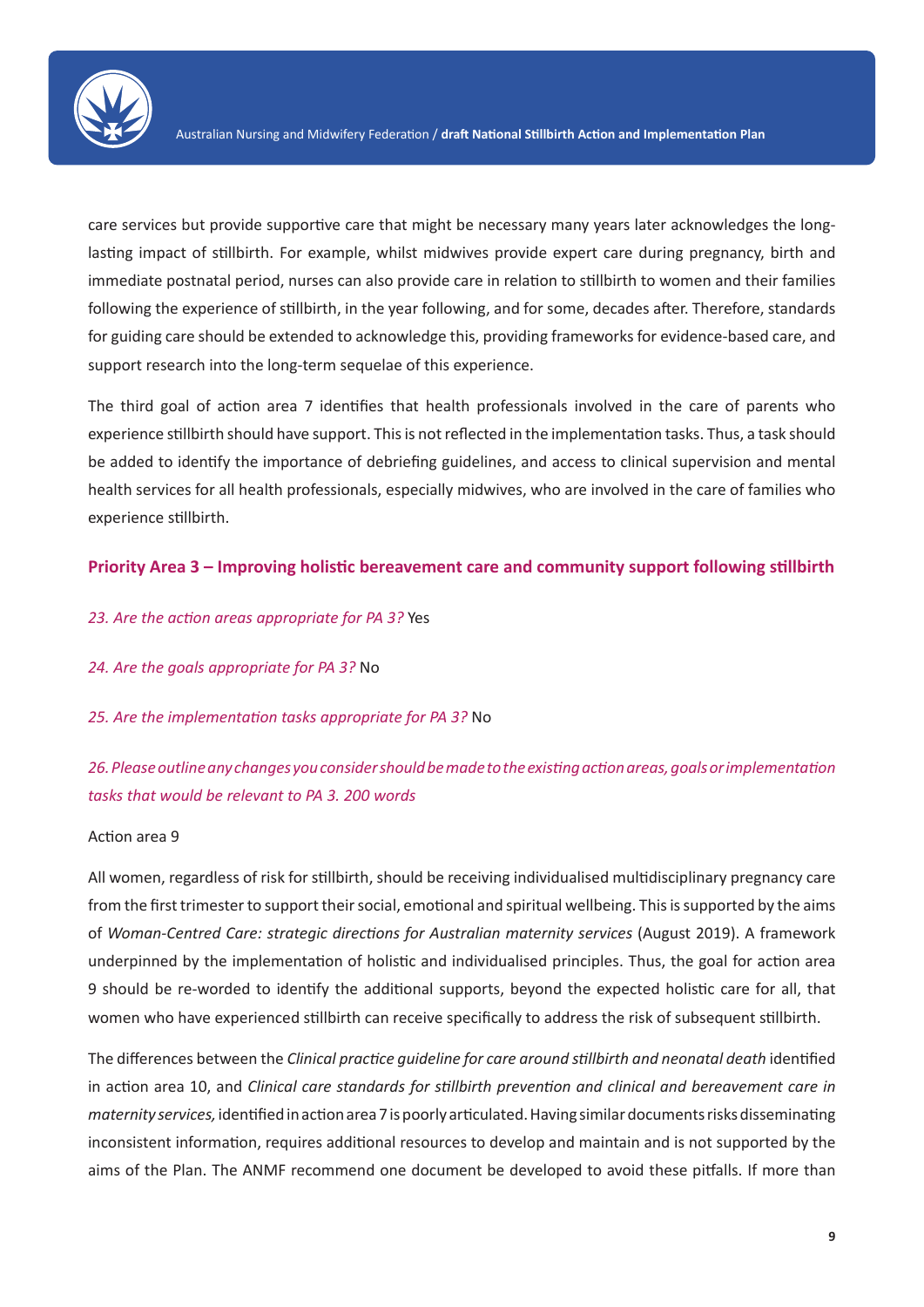

one document is to inform the plan, clarification regarding the purpose of each document, and measures to ensure consistency between them needs to be considered.

# *27. Please identify any additional action areas, goals of implementation tasks that would be relevant to PA 3. 200 words*

#### Action area 9

Whilst the ANMF agree it is important to provide specialist pregnancy care services for women who have previously experienced stillbirth, the value of fundamental maternity care, such as continuity of care models and midwifery care should not be overlooked. At times, specialist services can be fragmented and problemfocused, in this case on subsequent stillbirth prevention, and women and their families do not receive the holistic care that underpins optimal outcomes in other domains. For a woman's subsequent pregnancy, it is imperative they have access to fundamental maternity care, including midwifery continuity of care, alongside specialist services. Evidence shows better outcomes for mother and babies with continuity of midwifery care.

Action area 10 provides well-considered rationales for providing national guidelines on bereavement care following stillbirth specific to when the stillbirth has occurred. Stillbirth impacts women and their families for years, and sometimes decades. Thus, further information for bereavement care beyond the initial experience of stillbirth should be included in this action area. In doing so, this action area will provide information and support to health practitioners and professionals who would not encounter stillbirth as a regular component of their work, equipping them to provide safe and evidence-based care.

#### **Priority Area 4 – Improving stillbirth reporting and data collection**

- *28. Are the action areas appropriate for PA 4?* Yes
- *29. Are the goals appropriate for PA 4?* Yes
- *30. Are the implementation tasks appropriate for PA 4?* No

# *31. Please outline any changes you consider should be made to the existing action areas, goals or implementation tasks that would be relevant to PA 4. 200 words*

As previously mentioned, evaluation, monitoring and reporting is essential for informing best practice. It is understandable collecting accurate and timely data is a challenging area when needing to be balanced against the devastating experience of stillbirth for families. Developing partnerships with families is key. Midwives are not only highly skilled at developing therapeutic relationships, but also likely to be at the forefront of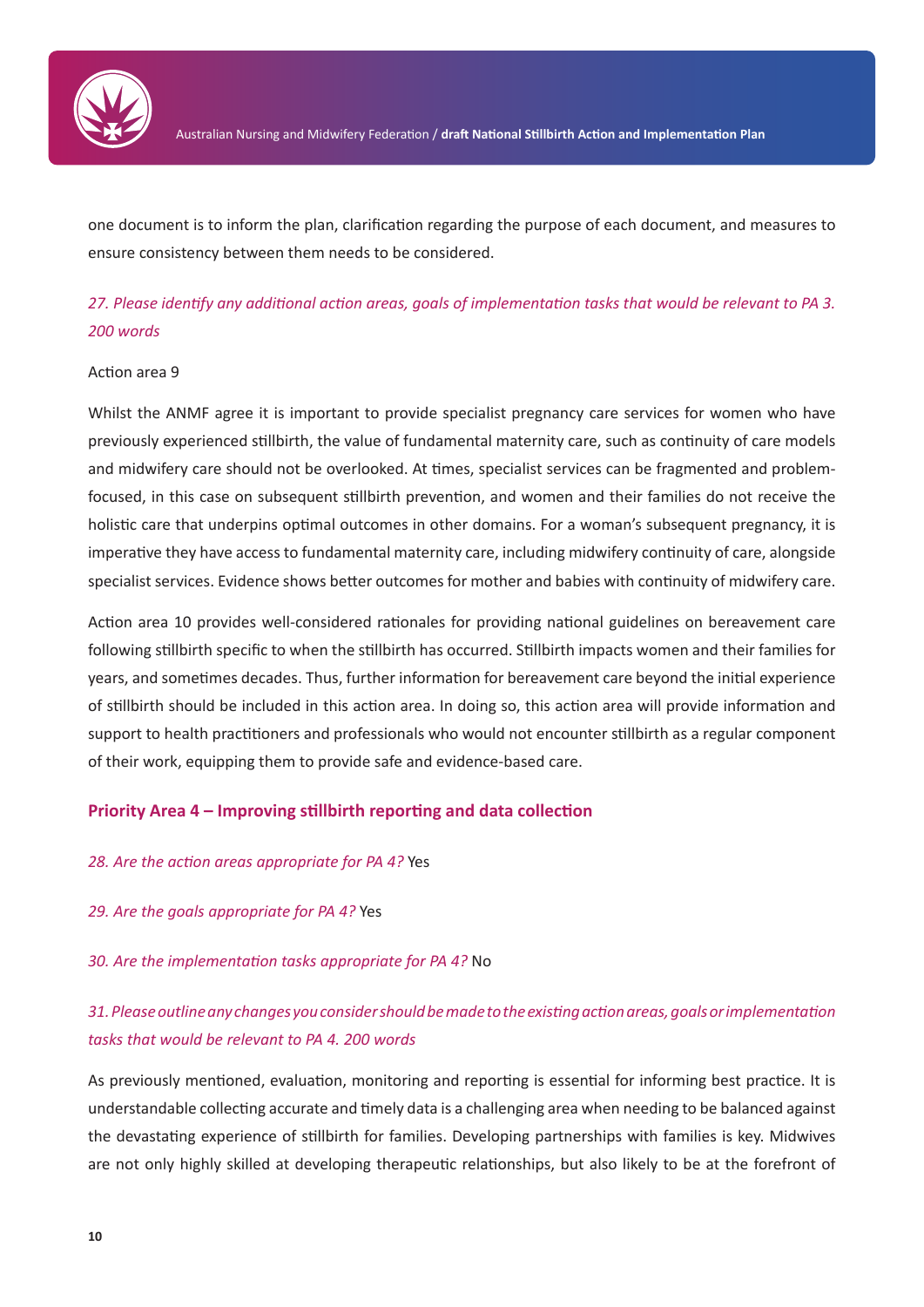

undertaking this task. This role should be identified in the rationales of action area 11, and further work should consider strategies specifically designed to support midwives, particularly in areas where there may be less specialised support available and greater risk of data collection being missed.

# *32. Please identify any additional action areas, goals of implementation tasks that would be relevant to PA 4. 200 words*

## Action area 11

Midwives and nurses who care for families experiencing stillbirth including in the period beyond their hospital stay are ideally placed to have the difficult conversations around autopsies and other investigations, and, are largely responsible for pregnancy and birth data reporting. An additional task to implement targeted education and guidelines (as identified in the rationales) specifically for these professions would assist to achieve the goals of action area 11. This task would be relevant to action area 7 also.

# **Priority Area 5 – Prioritising stillbirth research**

*33. Are the action areas appropriate for PA 5?* Yes

- *34. Are the goals appropriate for PA 5?* No
- *35. Are the implementation tasks appropriate for PA 5?* Yes

# *36. Please outline any changes you consider should be made to the existing action areas, goals or implementation tasks that would be relevant to PA 5. 200 words*

#### Action area 14

Whilst engaging parents and the community as partners is essential to quality research, providing a platform that is designed to be accessed by both parents and researchers as described in the goal for action area 14 is problematic.

Researchers are skilled professionals highly trained in research synthesis, analysis and translation. A repository of stillbirth research should aim first and foremost to inform these professionals so that best practice principles can be communicated to health professionals, health promotion programs can be implemented, and further research can be designed and undertaken. With this intent, the information in the repository would be complex and utilise extensive medical jargon. To achieve the goal of equitable access for all parents to the repository, plain language statements would need to be utilised rendering information less useful to researchers.